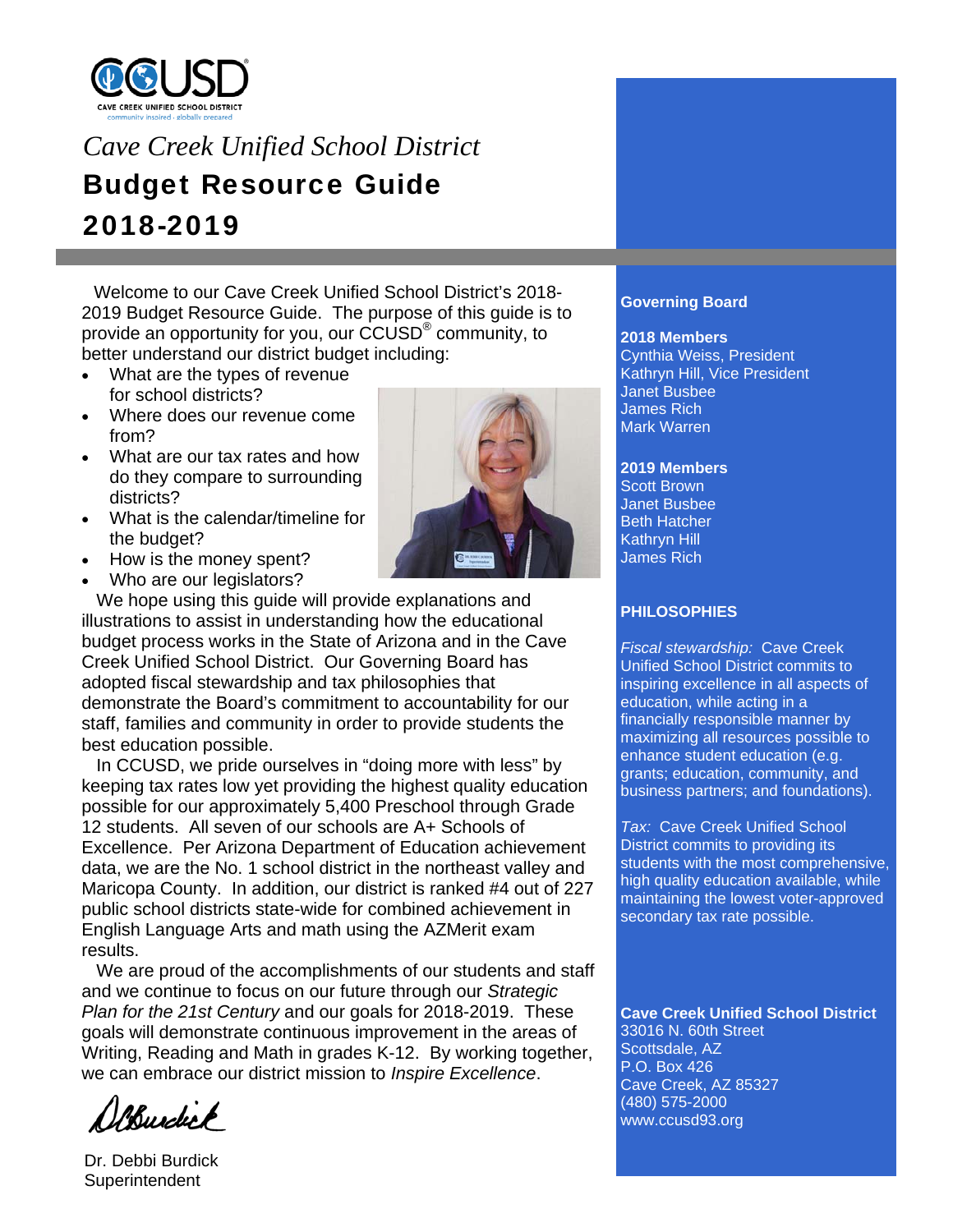## **CCUSD® Revenue Sources**

#### **MAINTENANCE AND OPERATION**

 This fund is used to budget expenditures for the daily operation of the school district, e.g. salaries, benefits, utilities, paper, pencils, etc. It is funded through the state by the primary tax rate. Funds generated by the primary tax rate are allocated to each school district using a statedefined formula. M & O funds cannot be used for capital items such as construction or new computers.

#### **CAPITAL**

 There is one Capital Fund available for the daily operation of the district.

 This fund accounts for budgeted expenses to obtain items by purchase, lease-purchase, lease or long-term lease of capital items. Capital funds are used for such things as construction, computers, and textbooks.

#### **OVERRIDES**

 An override is a way for a school district to generate additional revenue with voter approval. There are three types of overrides: Special Program, Capital, and Maintenance and Operation (M & O). The Special Program override allows a District to increase its Maintenance and Operation (M & O) budget by up to 5% for seven years. It may be paired with a general M & O override which allows for an increase of up to 10% for seven years. In place of these two, a District may have a general M & O override of up to 15% for seven years. Full funding of these overrides occurs for the first five years, then decreases by one-third each year, unless renewed. A Capital override may be approved and provides funding for capital purchases at a stated dollar amount per year for a stated number of years. Currently, up to 75 percent of the school districts in Maricopa County operate with some type of override. **However, CCUSD® does not have any type of override in place at this time.** 

#### **BONDS**

 A bond is a debt instrument that is secured by a political subdivision of Arizona. It allows school districts to fund projects immediately and pay back the debt over time from the taxation of homes and businesses in the district. **In November of 2014, the local taxpayers approved the issuance of \$30 million in new bonds for the renovation of existing facilities, a small amount of new construction, grounds improvements, technological improvements, and the purchase of student transportation vehicles. In addition, the taxpayers approved the use of approximately \$10 million of existing bond funds for the renovation of existing facilities, grounds improvements, and technological improvements.**

#### **FEDERAL GRANTS**

 These funds are provided by the federal government to pay for federally mandated programs such as Title 1 (remedial education).

#### **STATE GRANTS**

 The district receives these funds from the State of Arizona after completing an application and review process. They must be used for specific programs.



## **CCUSD® 2018-2019 BUDGET**

| <b>Maintenance and Operation</b><br>(Operating Budget)<br>Capital | \$34,213,656<br>\$4,485,404 |
|-------------------------------------------------------------------|-----------------------------|
| <b>State and Federal Grants</b><br>Received                       |                             |
| <b>CTE Federal Perkins</b>                                        | 70,977<br>\$                |
| <b>CTE State Priority</b>                                         | \$<br>53,780                |
| <b>IDEA-Basic Entitlement</b>                                     | \$1,038,678                 |
| <b>IDEA-Preschool</b>                                             | \$<br>31,927                |
| <b>School Safety Program</b>                                      | \$<br>105,029               |
| AZ High School Health & Wellness                                  | $\mathcal{S}$<br>100,000    |
| <b>Title I LEA-ESEA</b>                                           | $\frac{1}{2}$<br>324,973    |
| <b>Title II Improving Teacher</b>                                 | \$<br>80,766                |
| <b>Title III</b>                                                  | \$<br>10,478                |
| <b>Title IV</b>                                                   | \$<br>26,996                |
| TOTAL                                                             | \$1.843.604                 |

#### **TERMS TO KNOW**

**budget:** a financial plan that advances the mission of the organization utilizing available financial resources.

**budgeting:** a priority-setting process for expenditures.

**bond:** a debt instrument that is secured by a political subdivision of Arizona. It allows school districts to fund projects immediately and pay back the debt over time against the taxation of homes and businesses in the district.

**override:** a mechanism for a school district to generate additional revenue with voter approval; there are three types of overrides: Special Program, Capital, and Maintenance and Operation (M & O).

**primary tax rate:** this tax rate is applied to homes and businesses in a school district to help support the M & O and capital budgets.

**secondary tax rate**: this tax rate is applied to homes and businesses to pay for overrides and bonds.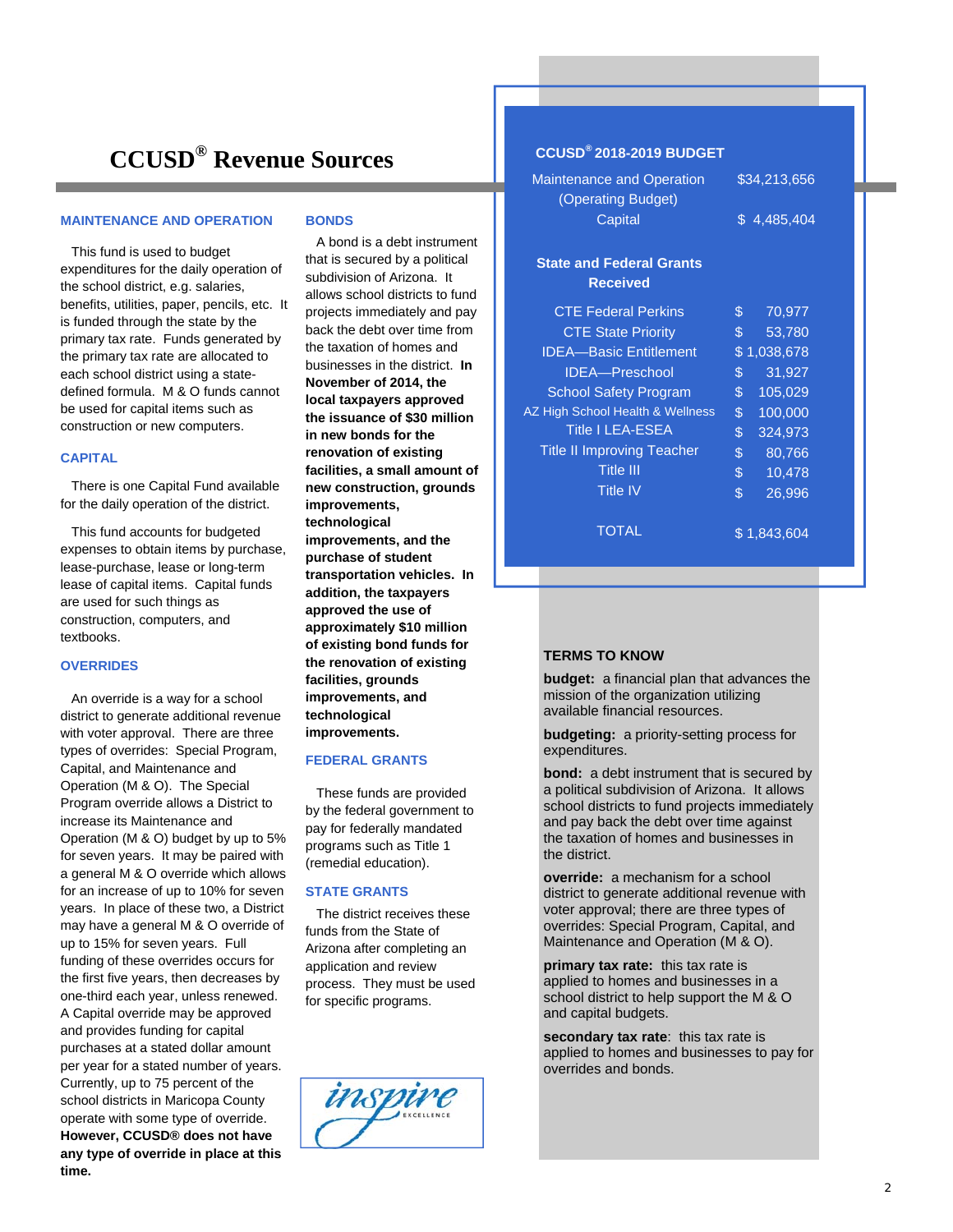

7% Instruction

> Administrative 14%



50%



#### **Where does the funding come from?**

 The legislature determines funding levels for school districts.

 The majority of funding for public education comes from the taxpayers. The state collects and allocates money to school districts using a state-defined formula. It is the Legislature that decides how much money schools will receive and which educational programs will be funded.

 If you have questions regarding public education funding, contact your state representative. Below is a list of the representatives in the Cave Creek Unified School District as of January, 2019.

### **DISTRICT 1**

**Sen. Karen Fann** *(R)* kfann@azleg.gov

**Rep. Noel Campbell** *(R)* ncampbell@azleg.gov

**Rep. David Stringer** *(R)* dstringer@azleg.gov

#### **DISTRICT 15**

**Sen. Heather Carter** *(R)* hcarter@azleg.gov

**Rep. John Allen** *(R)* jallen@azleg.gov

**Rep. Nancy Barto** *(R)* nbarto@azleg.gov

### **DISTRICT 23**

**Sen. Michelle Ugenti-Rita** *(R)* mugenti@azleg.gov

**Rep. John Kavanaugh** *(R)* jkavanaugh@azleg.gov

**Rep. Jay Lawrence** *(R)* jlawrence@azleg.gov

For up-to-date information about bills being considered in the Legislature, go online to www.azleg.state.az.us. Or call: (602) 926-3559 (Senate) (602) 926-4221 (House)